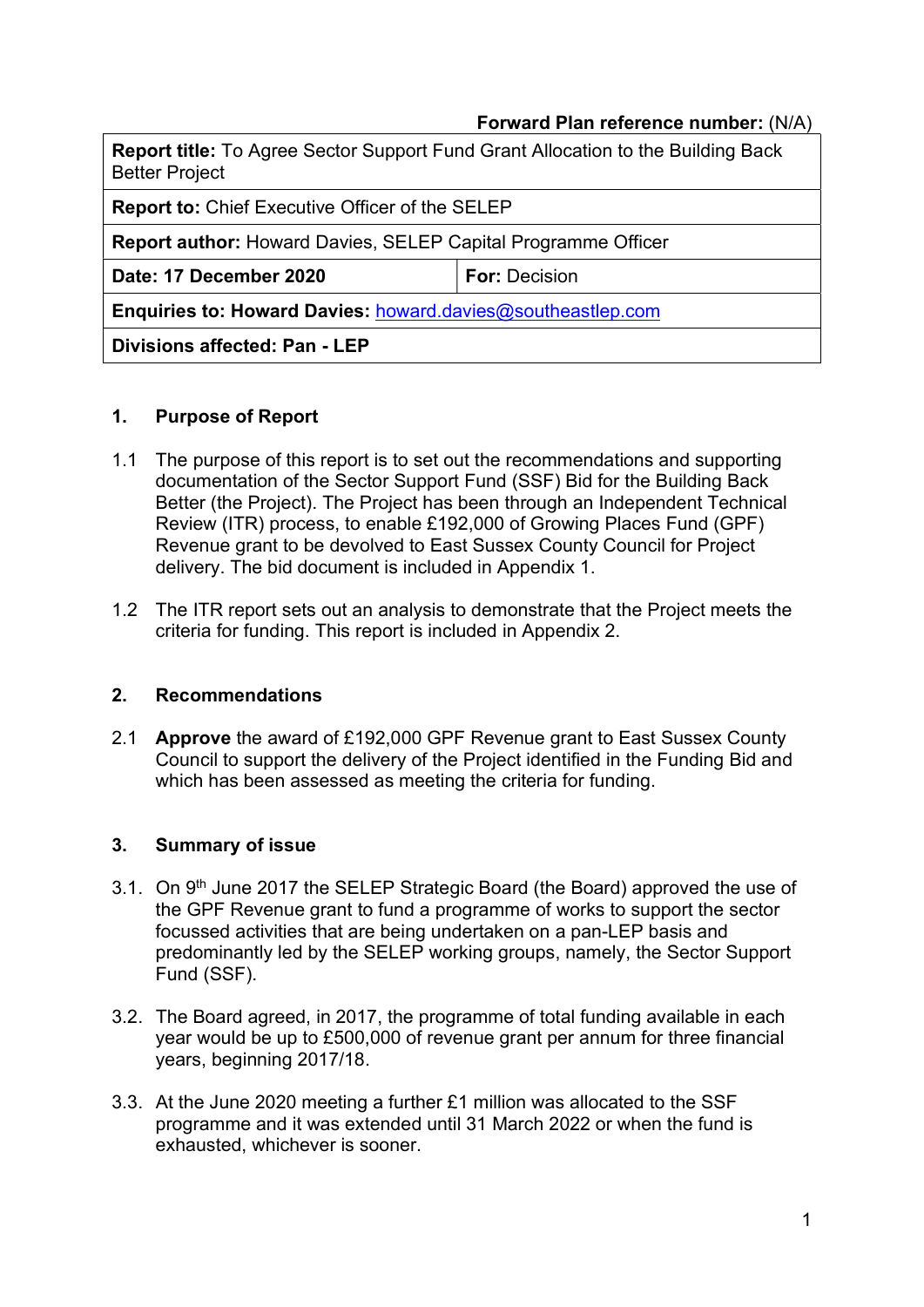- 3.4. The purpose of the SSF is to support one-off, discrete pieces of work of a pan-LEP nature with a sector focus that brings demonstrable benefits and has support across the LEP. All applications must meet the criteria detailed in section 3 of the SSF Guidance and be submitted in line with the process in section 4 of the same. This process ensures that the funding is allocated in accordance with the requirements of the SELEP Assurance Framework.
- 3.5. The Building Back Better project has submitted a bid for SSF of £192,000 to support the delivery of the Project, which was endorsed by the Board on the 11th December 2020

# 4. Project Summary

- 4.1. The project will enable Social Enterprises to receive consistent levels of quality intervention, bespoke to their individual business needs, something that Social Enterprises struggle to do currently
- 4.2. The project will increase the role of Social Enterprises, to achieve contracts and social investment, establish sustainability & viability through access to specialist navigation and mainstream (Growth Hub) business support.
- 4.3. The project proposes a navigator model working across south east, growth hubs and pan-LEP, to ensure that:
	- Drive the delivery of a uniform quality standard across the LEP and overcome any 'postcode lottery' of access to Social Enterprise support across the LEP.
	- Ensure sustainability of on-going business support by taking learning and expertise into the Growth hubs.
- 4.4. The Navigators will:
	- Finance –Create clear pathways and access to debt/equity finance significantly grow seed capital availability.
	- Networking Improve connections to supply chains, procurement and influencing policy makers
	- Training & Support
	- Information & data sharing around best practice / peer support / member networking.
- 4.5. The navigators will be employed as part of the project and we expect them to be based at the three growth hubs in the region.

# 5. Project Funding

5.1. The total cost of the Project is estimated at £285,065 including an SSF ask of £192,000, along with match and in-kind contributions from Orbit Housing, as set out in Table 1 below.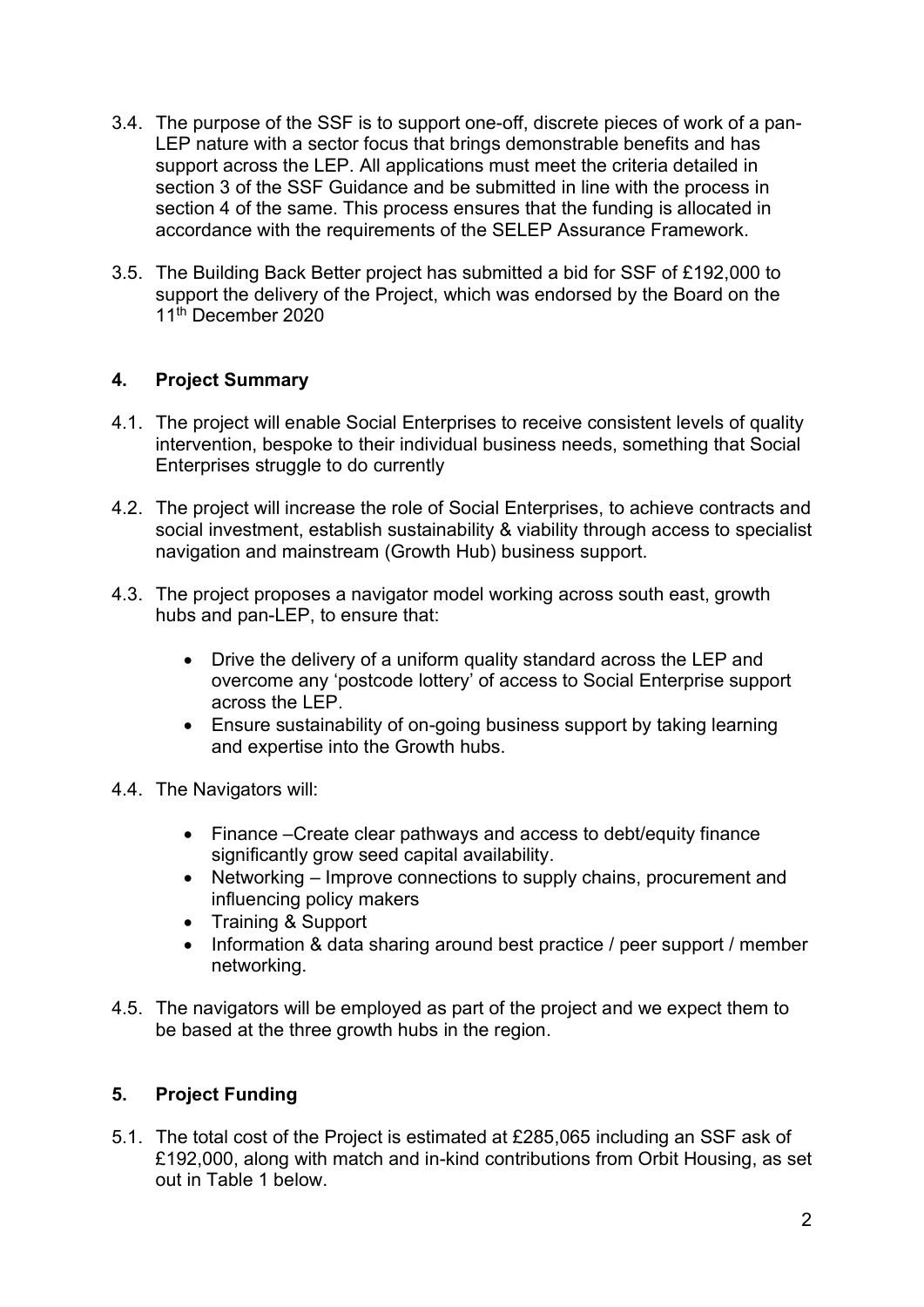# Table 1: Project Funding breakdown (£s)

| <b>Sources</b>                     | 2021/22  | <b>Total</b> |
|------------------------------------|----------|--------------|
| <b>SELEP SSF</b>                   | £192,000 | £192,000     |
| <b>Orbit Housing Cash match</b>    | £60,000  | £60,000      |
| Orbit Housing in-kind contribution | £33,065  | £33,065      |
| Total                              | £285,065 | £285,065     |

#### Issues for consideration

#### 6. Risks and Dependencies

6.1. The Project risks and dependencies are detailed in Table 2 below.

#### Table 2: Project risks

| <b>Risk</b>                  | <b>Mitigation</b>                                                                                                                                      |
|------------------------------|--------------------------------------------------------------------------------------------------------------------------------------------------------|
| <b>Contraction of Public</b> | Any contraction will be offset by private business                                                                                                     |
| sector contracts             | spend and increasing brokerage of sector supply<br>change                                                                                              |
| <b>Consortium Breakdown</b>  | Robust mitigation strategies and safeguards to be<br>agreed in advance.                                                                                |
| Lack of Engagement           | The ubiquity of virtual meetings and support will be<br>well established and in fact this will help the ability to<br>widen the support of the project |
| <b>Brexit</b>                | Local focus of social enterprises minimises impact.<br>Support will be sought through Growth Hubs                                                      |
| <b>Effective Project</b>     | The lead organisation has committed staff from                                                                                                         |
| Management                   | across the business to support this programme                                                                                                          |
| Ability to engage local lead | The framework and model are designed to work                                                                                                           |
| delivery partners            | within a broad group of partner orgs. Before entering                                                                                                  |
|                              | into contract an extensive due diligence will be                                                                                                       |
|                              | carried out on all partner organisations ensuring their                                                                                                |
|                              | viability over the life of project. Nevertheless, local                                                                                                |
|                              | growth hubs are well placed to host navigators where                                                                                                   |
|                              | we have sensitivities.                                                                                                                                 |

# 7. Outcome of ITR Process (Accountable Body Comments)

7.1. The Accountable Body has independently assessed the Project Bid Document and has confirmed that the Project meets the criteria for funding, including the Assurance Framework requirement with regard to the expectation that value for money will be achieved.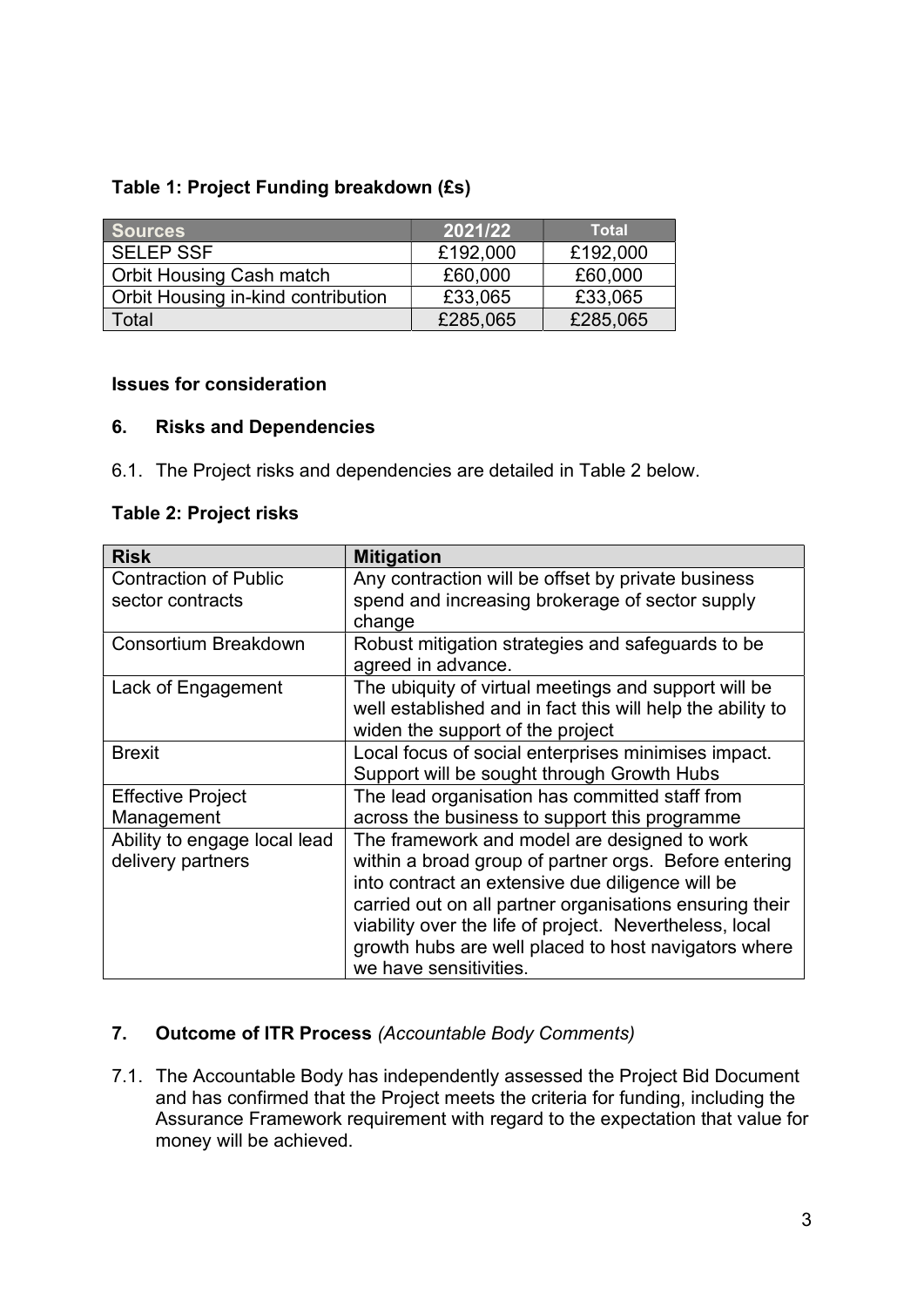- 7.2. The Project aligns with SELEP's strategic objectives to increase skills levels and STEM sector growth across the SELEP area by using social enterprise to support;
	- Survive, stabilise and scale
	- Drive growth & investment
	- Broker opportunity

Provided in the application are examples of project outcomes meeting ESS objectives; Creating Ideas and Enterprise, developing tomorrow's workforce, Accelerating Infrastructure, Creating Places, Working together.

- 7.3. The application references a target of;
	- 7.3.1. 10 businesses supported through Access to Private and Public Sector Contracts via SC brokerage
	- 7.3.2. Target 3 investments from Social investors into local SEs
	- 7.3.3. 300 Enterprises supported
	- 7.3.4. 30 Jobs created via new enterprises set up, jobs saved or retained over project
	- 7.3.5. 70 SROI benefits from upskilling and training created via direct and indirect support
	- 7.3.6. 50 Volunteering opportunities enhanced or created
- 7.4. Exemption 1: This may be applied where a project does not present High Value for Money (a Benefit Cost Ratio of over 2:1); but
	- has a Benefit Cost Ratio value of greater than 1.5:1; or
	- where the project benefits are notoriously difficult to appraise in monetary terms.
- 7.5 The Project provides a BCR of 4.97:1 calculated
- 7.6 Exemption 1 will only apply if the following conditions are satisfied:
	- (1) The funding sought from SELEP in relation to the project must be less than £2.0m and to conduct further quantified and monetised economic appraisal would be disproportionate; and
	- (2) where there is an overwhelming strategic case (with minimal risk in the other cases); and
	- (3) there are qualitative benefits which, if monetised, would most likely increase the benefit-cost ratio above 2:1.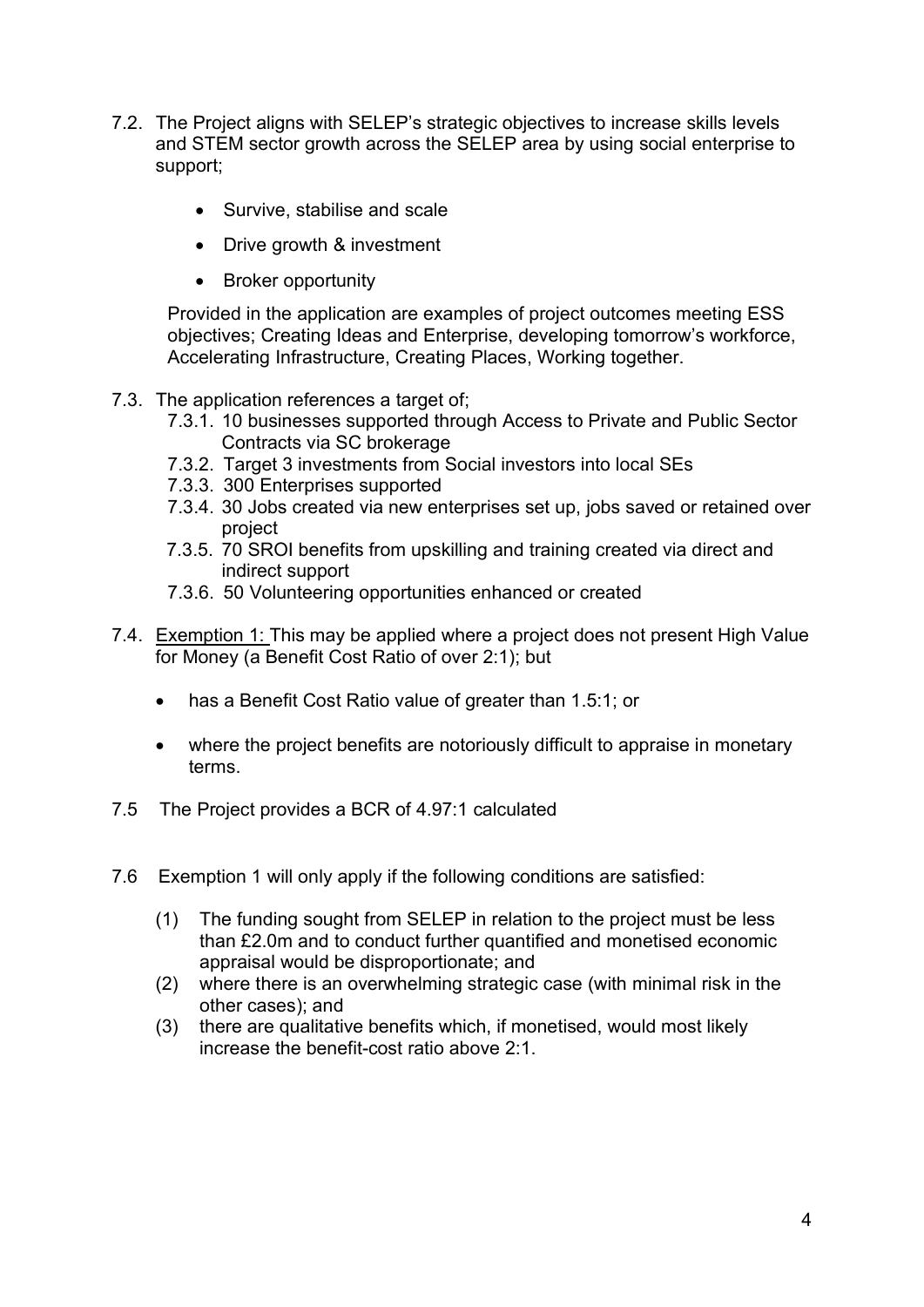#### 8. Financial implications (Accountable Body Comments)

- 8.1 A total SSF fund of £1,206,500 was established for 2020/21; of this, successful funding applications of £345,510 have been awarded in year to date and should the projects which were endorsed by the Strategic Board in December 2020, all receive approval for funding awards, the remaining balance of SSF funding available for investment will be £261,729, as shown in Table 1.
- 8.2 The total of SSF projects (including Building Back Better) endorsed at the December 2020 Strategic Board meeting, which are requesting approval in January 2021 (in separate decision reports) is £599,261.There is sufficient funding available to support the approval of these funding allocations as shown in Table 1.
- 8.3 The balance of funding of £261,729 is available for use in 2020/21 and 2021/22 (if not fully utilised in the current financial year), to support Covid-19 recovery SSF projects.
- 8.4 The Building Back Better project in this report is seeking £192,000 of SSF. The Project came forward at the December 2020 Strategic Board meeting and was endorsed for funding by the Board.

| The total of SSF projects (including Building Back Better) endorsed at the<br>December 2020 Strategic Board meeting, which are requesting approval in<br>January 2021 (in separate decision reports) is £599,261. There is sufficient<br>unding available to support the approval of these funding allocations as shown<br>n Table 1. |           |  |  |
|---------------------------------------------------------------------------------------------------------------------------------------------------------------------------------------------------------------------------------------------------------------------------------------------------------------------------------------|-----------|--|--|
| The balance of funding of £261,729 is available for use in 2020/21 and 2021/22<br>if not fully utilised in the current financial year), to support Covid-19 recovery<br>SSF projects.                                                                                                                                                 |           |  |  |
| The Building Back Better project in this report is seeking £192,000 of SSF. The<br>Project came forward at the December 2020 Strategic Board meeting and was<br>endorsed for funding by the Board.                                                                                                                                    |           |  |  |
| 1                                                                                                                                                                                                                                                                                                                                     |           |  |  |
|                                                                                                                                                                                                                                                                                                                                       | 2020/21   |  |  |
| <b>Funding</b>                                                                                                                                                                                                                                                                                                                        | £         |  |  |
| Covid-19 Recovery SSF                                                                                                                                                                                                                                                                                                                 | 1,000,000 |  |  |
| C/f 2019/20                                                                                                                                                                                                                                                                                                                           | 206,500   |  |  |
| Total 2020/21 funding                                                                                                                                                                                                                                                                                                                 | 1,206,500 |  |  |
| Approved projects 2020/21                                                                                                                                                                                                                                                                                                             |           |  |  |
| <b>Buy Local South East</b>                                                                                                                                                                                                                                                                                                           | 69,510    |  |  |
| <b>Skills Working Group</b>                                                                                                                                                                                                                                                                                                           | 76,000    |  |  |
| Visitor Economy                                                                                                                                                                                                                                                                                                                       | 200,000   |  |  |
|                                                                                                                                                                                                                                                                                                                                       | 345,510   |  |  |
| Projects endorsed Dec. 2020 & seeking approval                                                                                                                                                                                                                                                                                        |           |  |  |
| Gourmet Garden Trails (Extension)                                                                                                                                                                                                                                                                                                     | 35,000    |  |  |
| <b>Catalyst for Culture</b>                                                                                                                                                                                                                                                                                                           | 181,700   |  |  |
| Carbon Pathways (C-Path)                                                                                                                                                                                                                                                                                                              | 99,061    |  |  |
| SE Export Development (SEED)                                                                                                                                                                                                                                                                                                          | 91,500    |  |  |
| <b>Building Back Better</b>                                                                                                                                                                                                                                                                                                           | 192,000   |  |  |
|                                                                                                                                                                                                                                                                                                                                       | 599,261   |  |  |
| <b>Balance SSF remaining for investment</b>                                                                                                                                                                                                                                                                                           | 261,729   |  |  |
|                                                                                                                                                                                                                                                                                                                                       |           |  |  |
|                                                                                                                                                                                                                                                                                                                                       |           |  |  |
|                                                                                                                                                                                                                                                                                                                                       |           |  |  |
|                                                                                                                                                                                                                                                                                                                                       |           |  |  |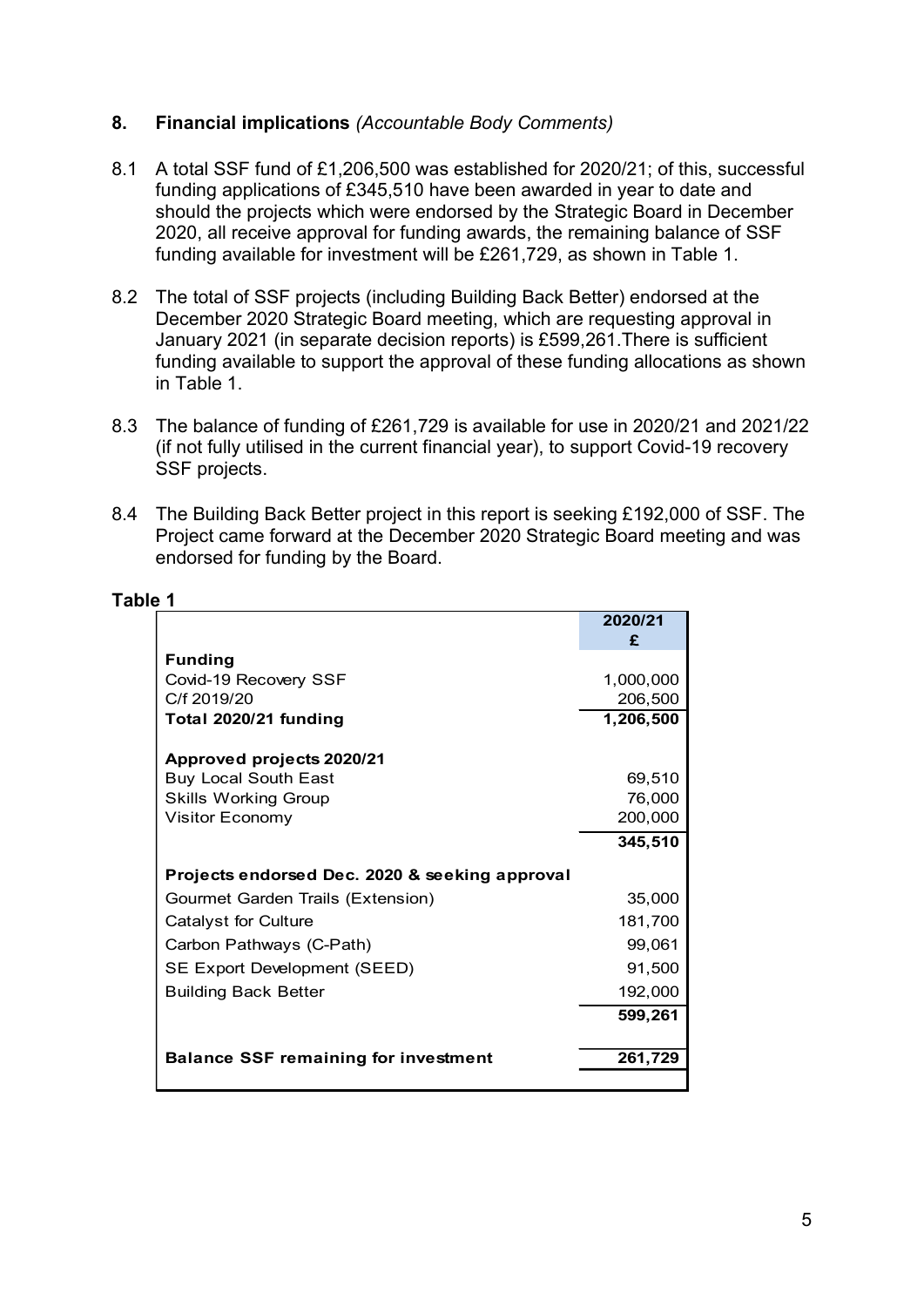# 9. Legal implications (Accountable Body Comments)

9.1. The grant will be transferred to East Sussex County Council via a notional grant agreement; the grant agreement will include a requirement for claw back of the funding if it is not fully expended or not expended in line with the Project Bid Document.

# 10. Equality and Diversity implications

- 10.1 Section 149 of the Equality Act 2010 creates the public sector equality duty which requires that when a public sector body makes decisions it must have regard to the need to:
	- (a) Eliminate unlawful discrimination, harassment and victimisation and other behaviour prohibited by the Act;
	- (b) Advance equality of opportunity between people who share a protected characteristic and those who do not;
	- (c) Foster good relations between people who share a protected characteristic and those who do not including tackling prejudice and promoting understanding.
- 10.2 The protected characteristics are age, disability, gender reassignment, pregnancy and maternity, race, religion or belief, gender and sexual orientation.
- 10.3 In the course of the development of the project business cases, the delivery of the project and the ongoing commitment to equality and diversity, the promoting local authority will ensure that any equality implications are considered as part of their decision making process and where possible identify mitigating factors where an impact against any of the protected characteristics has been identified.

# 11. List of appendices

- 11.1. Appendix 1 Project Bid Document
- 11.2. Appendix 2 Independent Technical Review report

# 12. List of Background papers

- 12.1. Sector Support Funding Guidance LINK
- 12.2. SELEP Assurance Framework LINK